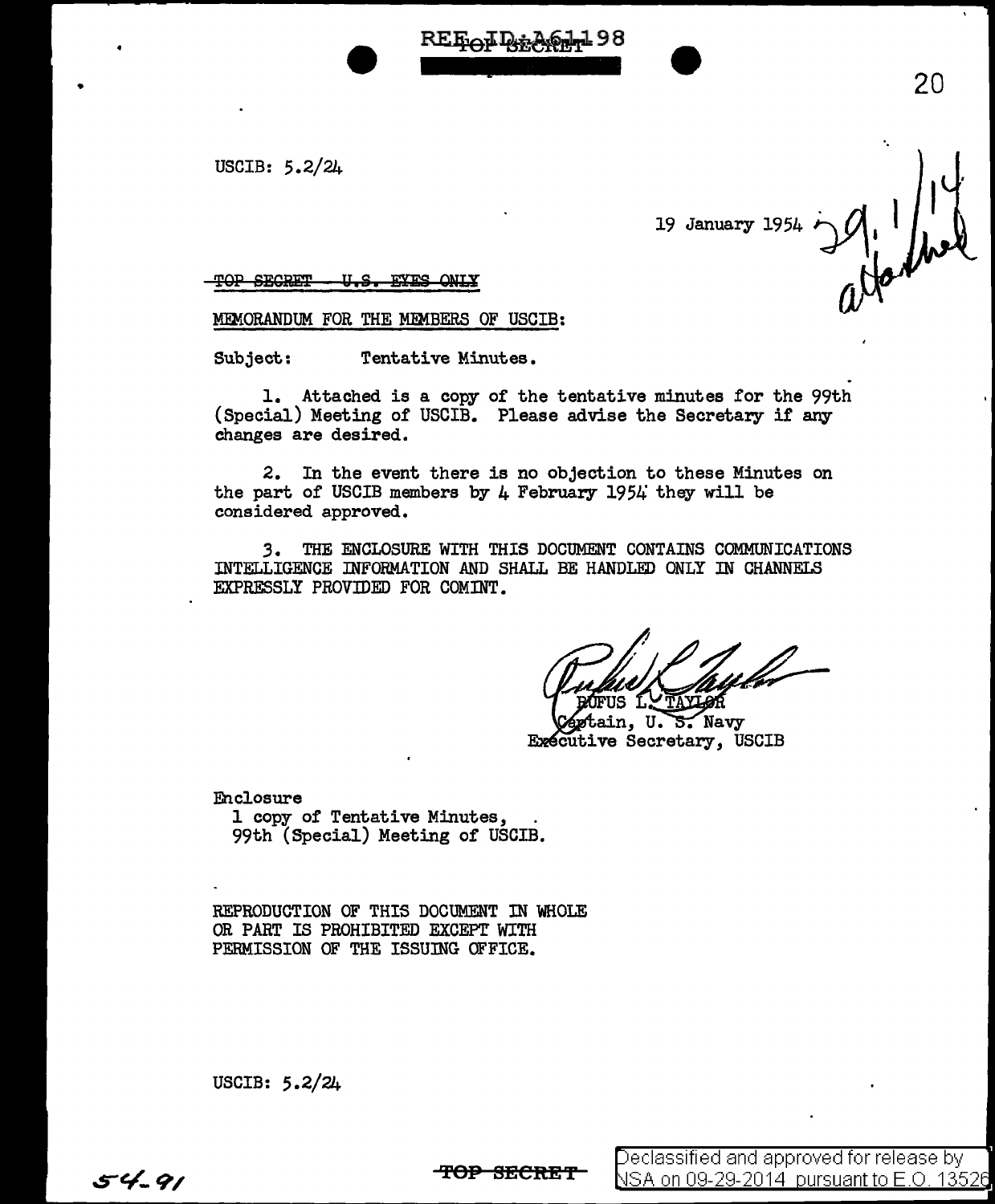TOP SECRET - U.S. ETES ONLY

 $\hat{\mathbf{r}}$ 

7

 $\overline{\phantom{a}}$ 

 $\overline{\phantom{a}}$ 

 $\epsilon$ 

 $\mathbf{r}$ 

# NINErY-NINTH (SPECIAL) MEETING

 $\bar{V}$ 

 $\overline{a}$ 

REFOIR AGA198

## OF THE

### UNITED STATES COMMUNICATIONS INTELLIGENCE BOARD

Allen W. Dulles, Chairman, USCIB

#### PRESENT:

|  | DEFENSE:             | Mr. Randolph V. Zander<br>(for General Graves B. Erskine, USMC (Ret.))           |
|--|----------------------|----------------------------------------------------------------------------------|
|  | STATE:               | Mr. W. Park Armstrong, Jr.                                                       |
|  | FBI:                 | Mr. V. P. Keay<br>(for Mr. D. M. Ladd)                                           |
|  | NSA:                 | Brigadier General J. B. Ackerman, USAF<br>(for Lt. General Ralph J. Canine, USA) |
|  | $CLA$ :              | Mr. H. D. Sheldon                                                                |
|  | ARMY:                | Brigadier General Mark McClure<br>(for Maj. General A. G. Trudeau)               |
|  | NAVY:                | CDR John L. Holmes<br>(for RADM Carl F. Espe)                                    |
|  | AIR FORCE:           | Brigadier General Millard Lewis<br>(for Major General J. A. Samford)             |
|  | EXECUTIVE SECRETARY: | Captain Rufus L. Taylor, USN                                                     |
|  | <b>SECRETARIAT:</b>  | Mr. H. D. Jones<br>Major William R. Culmer                                       |
|  | ALSO PRESENT:        |                                                                                  |
|  | STATE:               | Mr. T. A. Polyzoides<br>Mr. R. F. Packard                                        |
|  | FBI:                 | Mr. S. D. Ellis                                                                  |

**TOP BEGRE'P**